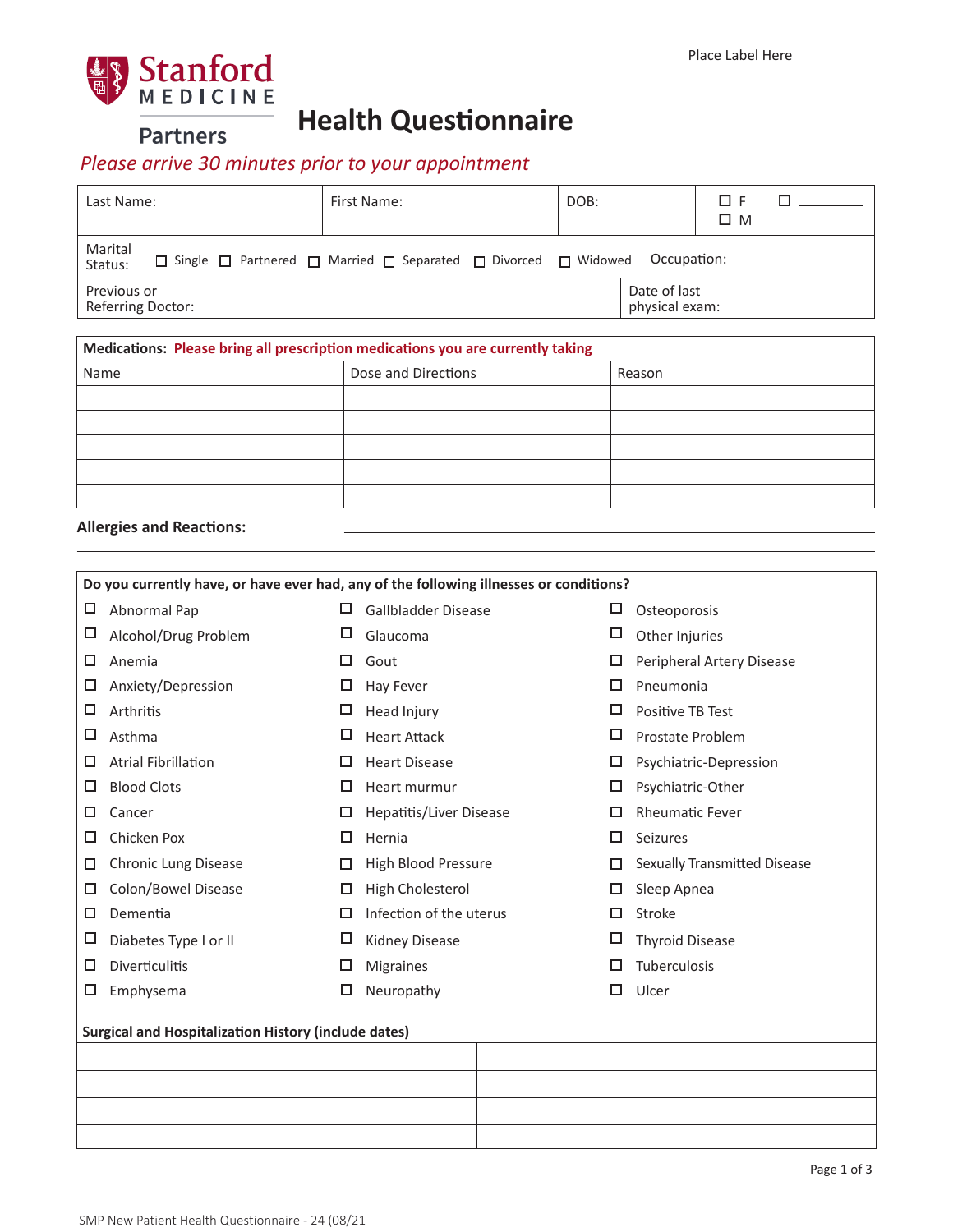| <b>Family History</b><br>(Use back of page if needed)                     |                        | Age                                    | <b>Medical conditions</b><br>Indicate Healthy -or- diabetes, high blood pressure, cholesterol, heart disease, stroke, cancer (type) |                                                             |
|---------------------------------------------------------------------------|------------------------|----------------------------------------|-------------------------------------------------------------------------------------------------------------------------------------|-------------------------------------------------------------|
|                                                                           |                        |                                        |                                                                                                                                     |                                                             |
| $\Box$ Living $\Box$ Deceased<br>Mother                                   |                        |                                        |                                                                                                                                     |                                                             |
| Father                                                                    |                        | $\Box$ Living $\Box$ Deceased          |                                                                                                                                     |                                                             |
| Sibling<br>$\Box F$<br>$\square$ Living<br>$\square$ Deceased<br>$\Box M$ |                        |                                        |                                                                                                                                     |                                                             |
| Sibling                                                                   | $\sqcap$ F<br>$\Box M$ | $\square$ Living<br>$\square$ Deceased |                                                                                                                                     |                                                             |
| Sibling                                                                   | $\Box$ F<br>$\Box M$   | $\Box$ Living<br>$\square$ Deceased    |                                                                                                                                     |                                                             |
| $\Box$ F<br>Sibling<br>$\square$ Living<br>□ Deceased<br>$\Box M$         |                        |                                        |                                                                                                                                     |                                                             |
| Grandmother<br>Mother's Side                                              |                        | $\Box$ Living<br>$\square$ Deceased    |                                                                                                                                     |                                                             |
| Grandfather<br>Mother's Side                                              |                        | $\Box$ Living<br>□ Deceased            |                                                                                                                                     |                                                             |
| Grandmother<br>Father's Side                                              |                        | $\Box$ Living<br>□ Deceased            |                                                                                                                                     |                                                             |
| Grandfather<br>Father's Side                                              |                        | $\square$ Living<br>□ Deceased         |                                                                                                                                     |                                                             |
| Children                                                                  | $\Box$ F<br>$\Box M$   | $\square$ Living<br>□ Deceased         |                                                                                                                                     |                                                             |
| Children                                                                  | $\Box$ F<br>$\Box M$   | $\Box$ Living<br>□ Deceased            |                                                                                                                                     |                                                             |
| <b>Extended Family Members</b>                                            |                        |                                        | $\Box$ Cancer                                                                                                                       | $\Box$ Stroke<br>$\square$ Diabetes<br>$\Box$ Heart attacks |

| <b>Patient History</b> |                                                                                                              |        |                                                                        |        |        |                              |   |     |                 |                      |
|------------------------|--------------------------------------------------------------------------------------------------------------|--------|------------------------------------------------------------------------|--------|--------|------------------------------|---|-----|-----------------|----------------------|
| <b>Smoking</b>         | <b>Cigarette Use:</b>                                                                                        | □      | Never                                                                  |        |        |                              |   |     |                 |                      |
|                        |                                                                                                              | П      | Former Smoker                                                          |        |        | Date quit or age:            |   |     |                 |                      |
|                        |                                                                                                              | п      | <b>Current Smoker</b>                                                  |        |        |                              |   |     |                 |                      |
|                        | Other tobacco use:                                                                                           | 0      | Pipe                                                                   | $\Box$ | Cigars |                              |   | □   | Chewing Tobacco |                      |
|                        | Other:                                                                                                       |        | e-Cigarettes                                                           |        |        | Marijuana                    |   |     |                 |                      |
| <b>Alcohol</b>         | Do you drink alcohol?                                                                                        | п<br>п | $\Box$ 0-1 times/month $\Box$ 2-4 times/month<br>Yes<br>N <sub>o</sub> |        |        |                              |   |     |                 | $\square$ Every week |
|                        | Each week, how many: ______ Servings of beer? _______ Glasses of wine? _____ Shots/mixed drinks? _____       |        |                                                                        |        |        |                              |   |     |                 |                      |
|                        | When did you last have more than 4 drinks in one day? __________________________                             |        |                                                                        |        |        |                              |   |     |                 |                      |
|                        | Do you feel you should cut down on your drinking?                                                            |        |                                                                        |        |        |                              |   | Yes | п               | N <sub>0</sub>       |
|                        | Do people annoy you by nagging about your drinking?                                                          |        |                                                                        |        |        |                              |   | Yes | □               | No.                  |
|                        | Have you ever felt guilty about drinking?                                                                    |        |                                                                        |        |        |                              | П | Yes | □               | <b>No</b>            |
|                        | Have you ever had a morning drink to steady your nerves?                                                     |        |                                                                        |        |        |                              | □ | Yes | □               | No.                  |
| <b>Drugs</b>           | Have you used recreational or street drugs within the last two years?                                        |        |                                                                        |        |        |                              | □ | Yes | □               | <b>No</b>            |
|                        | Have you ever used recreational drugs with a needle?                                                         |        |                                                                        |        |        |                              | □ | Yes | □               | No                   |
| <b>Sexual</b>          | Sexually active $\Box$ Not currently sexually active                                                         |        |                                                                        |        |        | $\Box$ Never sexually active |   |     |                 |                      |
| <b>Health</b>          | Sexual Partners: □ Men □ Women                                                                               |        |                                                                        |        |        | # of Partners in last year:  |   |     |                 |                      |
|                        | History of Sexually Transmitted infections? If yes, type/dates:                                              |        |                                                                        |        |        |                              |   |     |                 |                      |
|                        | Current contraception method:                                                                                |        |                                                                        |        |        | Previous methods:            |   |     |                 |                      |
|                        | Women: # of children: # of pregnancies: # of miscarriages: # of abortions:<br>Date of last menstrual period: |        |                                                                        |        |        |                              |   |     |                 |                      |